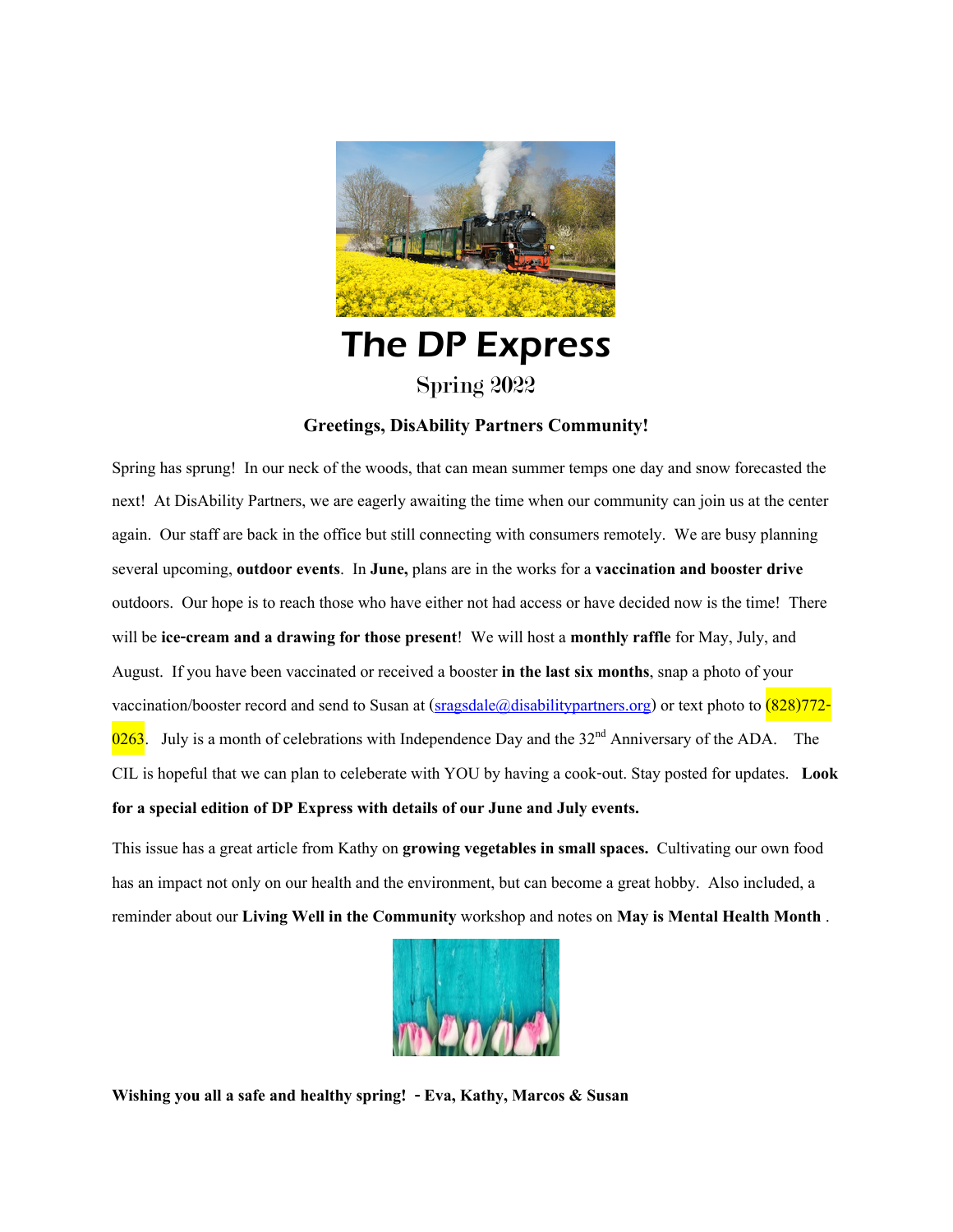

## **Living Well in the Community**

Join us for conversation, goal-setting and fun! LWC is a **12-week workshop**, currently in an online format. We meet once a week for 2 hours via Zoom, sharing resources, setting goals and discussing the Living Well curriculum. This is a safe, judgement-free space among peers. DisAbility Partners is able to provide some technical support for participants. **Our next session is set to begin on Thursday, September 1, 1-3pm** and will be a weekly recurring meeting.

A former participant shares about his experience:

*"I recently finished the LWC online workshop. It felt good to have a safe space to express and explore the challenges of being part of America's chronically ill who tend to be chronically ignored. The course gave me an opportunity to meet new people and the weekly focus subjects gave us a place to explore, define, and apply tools to make our journey workable. (LWC) provided new friends to connect with, in and outside the workshop. It was a good place to get the pace of Zooming. Now I can find online conversations anywhere. It's ironic that the pandemic pushed others into a lifestyle that the chronically ill and the homebound excelled at long ago. It's great to have these courses…"*- **"Oso"**

**For more information contact Susan.**

[sragsdale@disabilitypartners.org](mailto:sragsdale@disabilitypartners.org)

**(828)298-1977** *office*

**(828)772-0263** *cell*

*Register by Thursday, August 4 to participate in our upcoming session.*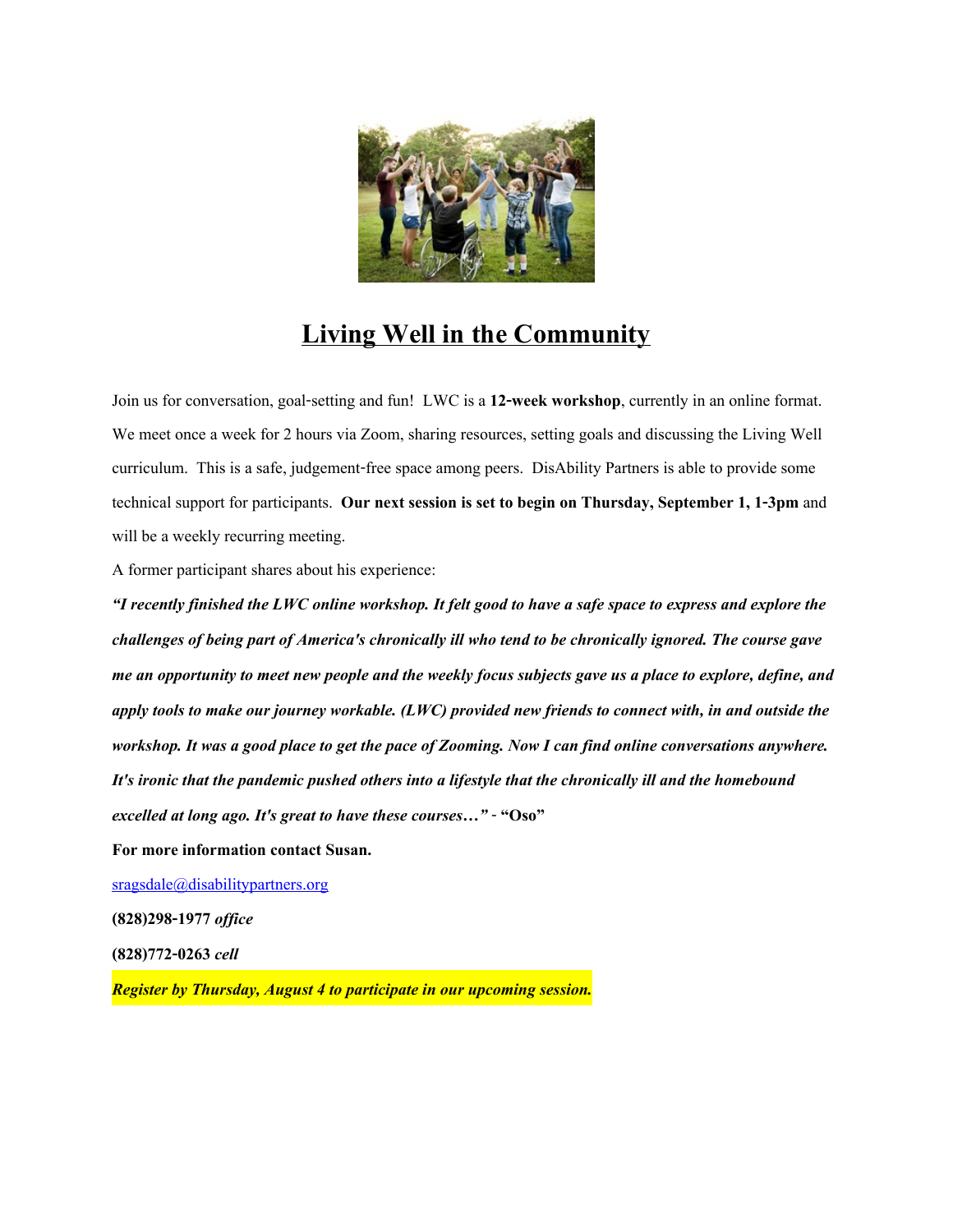

DP Express will be posting **ADA questions submitted by our readers along with answers from our ADA Coordinator**. If you have a question regarding the Americans with Disabilities Act (ADA) such as accessibility, accommodations, service animals and so forth, email your questions to:

[khollingsworth@disabilitypartners.org](mailto:khollingsworth@disabilitypartners.org). If you prefer, call in your questions at 828-298-1977. For confidentiality reasons, questions posted in the DP Express will not include the name of the person who submitted it.

**Example**: "If I have need of an emotional support animal, am I still required to pay the pet deposit where I live?"

**Answer**: **What the landlord or manager may not do is charge a pet fee or a deposit. This applies to service animals as well. Still, the tenant may be required to pay the costs of repairs for damage the animal potentially causes to the premises.**



Our **Cyberpals program** places donated, refurbished computers into the homes of local people with disabilities and we are always in need of donations. We gratefully accept donations of desktop computers, laptops, and most computer peripherals that are no greater than 10 years old. If you're interested in donating, **please call 828-298- 1977 and ask for Marcos**.

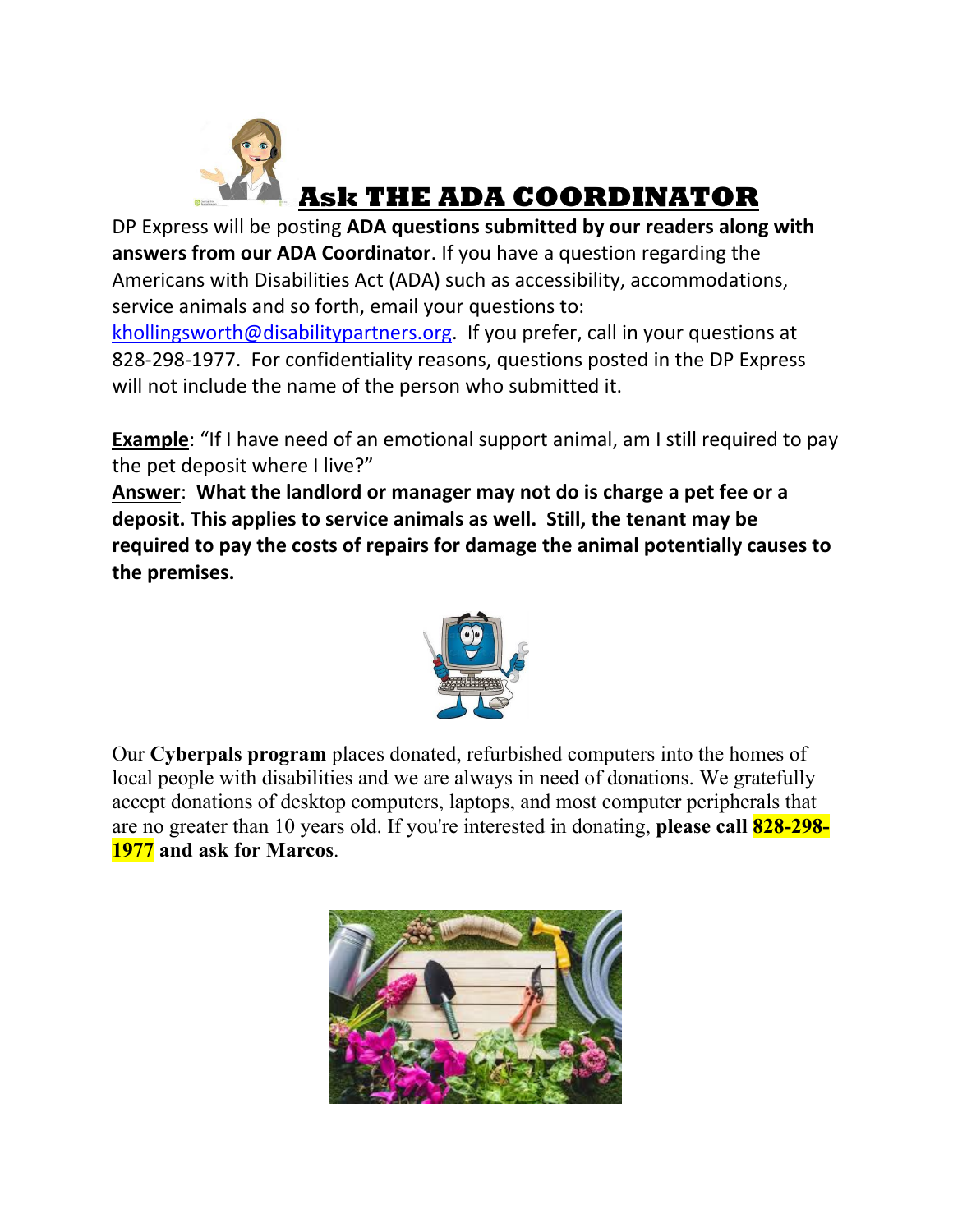### **GROWING VEGETABLES IN SMALL SPACES**

#### *By Kathy Hollingsworth*

When most of us think about growing vegetables, the first thing that crosses our minds is having to dig up a section in the yard for a garden. If you live in an apartment and only have a balcony or patio, the desire to plant vegetables is not out of reach. It is about getting creative to plant vegetables on your list without taking up all of your outside space. Growing vegetables in containers is becoming common practice. It can be one of the easiest ways to have home grown vegetables!

When first planning your garden, you need to determine what type of sunlight you have coming into your space. Then you can decide what vegetables to plant and where to set your containers.

**FULL SUN:** Cucumbers, Squash, Watermelon, Cantaloupe, Eggplant, Tomatoes, Peppers and Corn **PARTIAL SUN:** Beets, Carrots, and Potatoes. At least a half-day of full sun and some partial sun. **SHADE:** Spinach, Salad Greens and Chard.



Containers do not have to be your typical clay or plastic pots from a local garden center. Containers can be found in your own home using a vast number of items. Try coffee cans, milk jugs, old fish bowls or tanks, old tool boxes, mail boxes or baskets to name a few. Just make sure that any of these items can hold enough soil for the plant and that these items will permit adequate drainage. If you don't have a drill to make holes in your container, hammering a big nail to make holes will work. For glass or ceramic containers, a hole can be made using a drill with a tile and glass bit. You can also use a hammer and a nail on glass and ceramics. There are online videos on how to make holes without breaking a glass or ceramic container. It is very important that each container you choose have adequate drainage in order for the plant not to get water logged.

If you plan to grow a variety of herbs, one cost effective idea is to either invest in or recycle a canvas shoe organizer. Although this may appear to be somewhat out of the ordinary, this type of planter is great for growing herbs. This can be hung up and kept off the wall with a few strips of wood.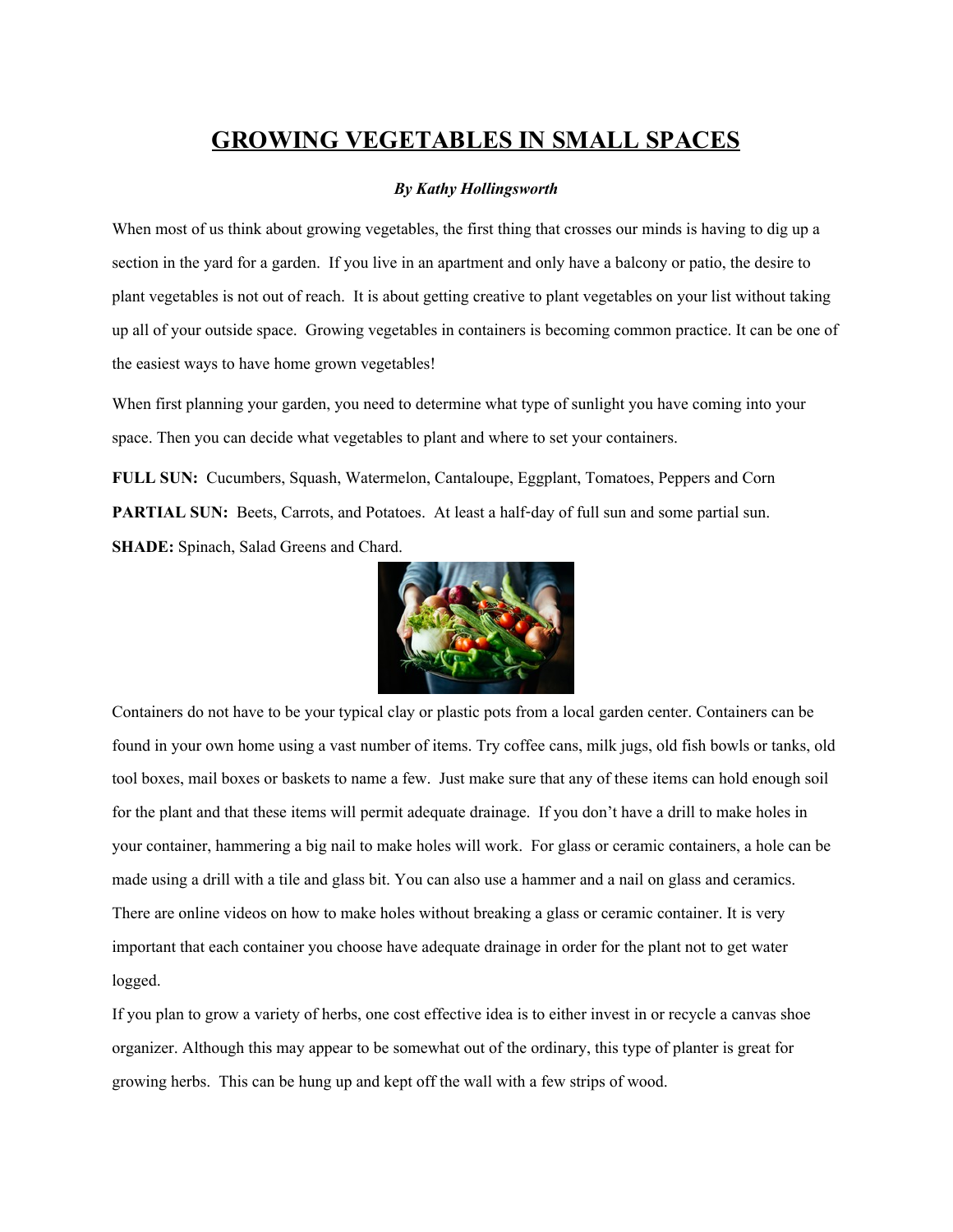Fabric containers, referred to as grow bags, can be used for growing flowers, herbs and vegetables. Grow bags come in sizes ranging from 1 gallon to 25 gallons. From my own personal experience, I used a 10 gallon grow bag when I decided to grow beef steak tomatoes last year. The grow bag was deep and wide enough to plant one tomato plant that grew quite nicely producing several tomatoes. For smaller size tomatoes such as Tommy Toe (cherry tomatoes), a 5 gallon grow bag is a good size. Don't forget to insert a stake or a tomato cage in your bag depending on the type of tomato you plan to grow. There is adequate drainage with grow bags, but I found that I had to water the plant more often than I would a regular container. There are no worries though about overwatering your plants using grow bags. If you plan to put a grow bag on your deck or on any wood surface, make sure something is underneath the bag, a plant saucer or a tray, to prevent the wood from rotting. Grow bags are cost effective and one grow bag can be used up to 3-4 seasons. I spent less than \$20.00 for a pack of six 10 gallon grow bags purchased on Amazon last year.

[https://www.amazon.com/s?k=grow+bags&i=lawngarden&crid=53ZYQGFBS07&sprefix=grow+ba%2Clawn](https://www.amazon.com/s?k=grow+bags&i=lawngarden&crid=53ZYQGFBS07&sprefix=grow+ba,lawngarden,97&ref=nb_sb_ss_c_3_7_ts-doa-p) [garden%2C97&ref=nb\\_sb\\_ss\\_c\\_3\\_7\\_ts-doa-p](https://www.amazon.com/s?k=grow+bags&i=lawngarden&crid=53ZYQGFBS07&sprefix=grow+ba,lawngarden,97&ref=nb_sb_ss_c_3_7_ts-doa-p)

Another cost-effective measure for growing vegetables is planting them from seeds. This method tends to work better than transplanting plants that are already half grown and sold at the stores. Seeds are usually inexpensive. If you have an area inside your home with the proper sunlight, you can always start early by growing plants from seeds. Create your own starter kit by using egg cartons, toilet paper roll or Dixie cups. Fill these items up with soil, plant the seeds and of course nurture them to grow. Eventually they can be transplanted to containers. Again, you need to have good drainage and some type of tray underneath the plants. The key to successfully growing vegetables is having good soil that is packed with the nutrients needed for healthy plants. Good soil will be your greatest expense. As for fertilizers and pesticides, there are many homemade recipes that are non-toxic. I sprayed my tomato plant leaves with aspirin water every few weeks, one aspirin for every gallon of water. You can find other ideas to make your own pesticide online.

#### **Planting in containers has advantages:**

 Container gardens allow you to grow different plants with different soil needs. That is generally not possible in a proper garden.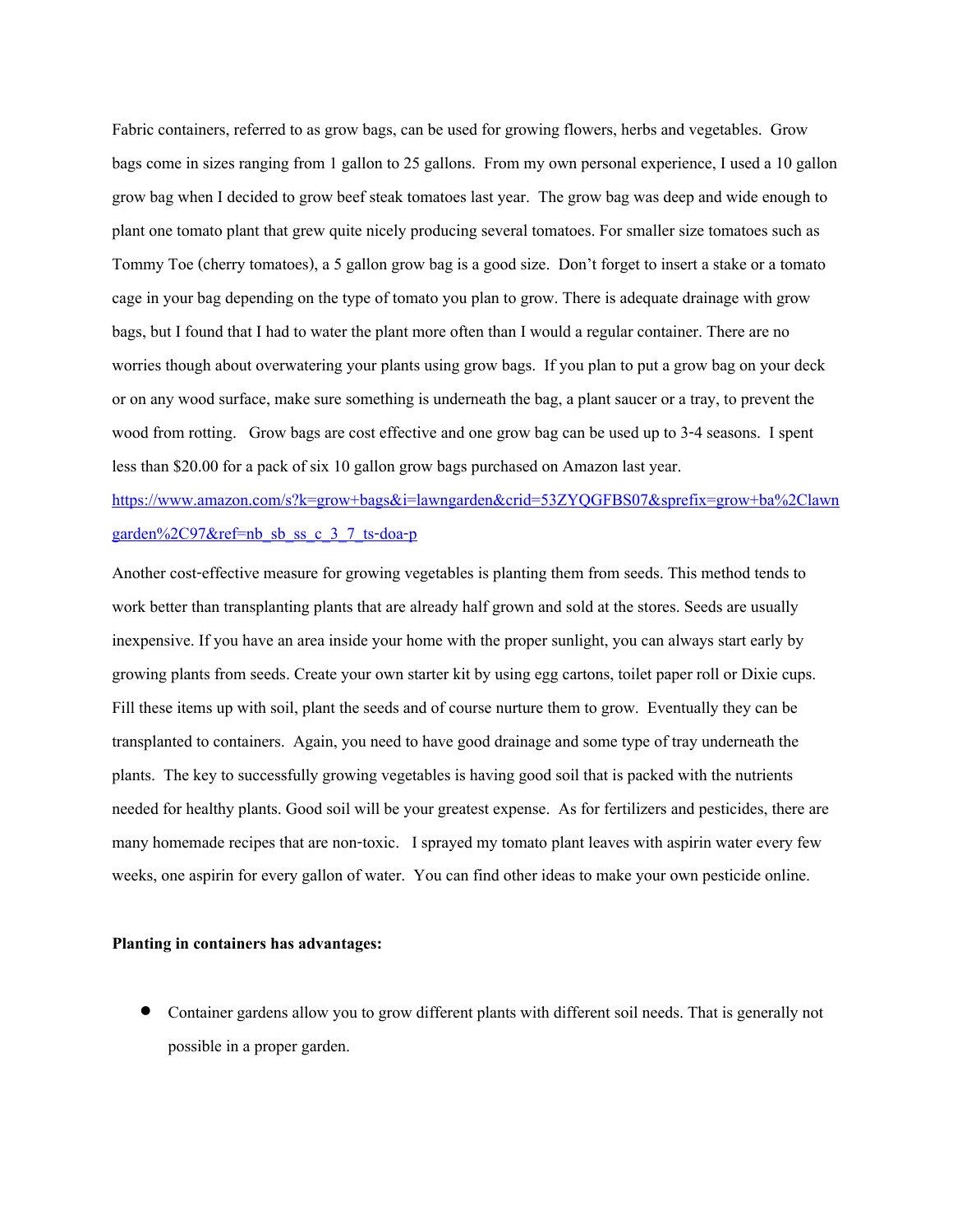- Plants in containers are also easily portable. If they are not getting enough sunlight or the weather is getting too cold, you can always move them indoors or outdoors according to conditions.
- There is not much weeding to be done with container plants and no use for heavy garden tools.
- Vegetables and herbs are conveniently in reach if you have the plants right outside your door.

Container gardens can have disadvantages. Container plants need to be watered more often since plants in containers tend to dry out easily. If you have the time to do this and do not need a large amount of vegetables, then planting in containers is the right fit for you. Even though I have yard space for a garden, I prefer growing plants in containers. It beats digging up the ground only to end up with back pain! This year I plan to grow tomatoes and green beans, using raised containers for the beans. If you plan to grow vegetables or flowers in containers, you can get creative and decorate your containers to add accents to your porch or patio.

Through the NC Cooperative Extension, Extension Master Gardener volunteers in Buncombe County have a Garden Helpline that is open between March 2 through October 27. If you have a gardening question, call 828-255-5522 or email questions and a photo of the issue to  $\frac{b$ uncombemg@gmail.com. If you reside in another county, you can contact the Master Gardener volunteers at your local NC Cooperative Extension.



#### **MAY IS MENTAL HEALTH MONTH**

It's always a good time to check in with ourselves and others about mental health. In the wake of the pandemic, with so many of us experiencing isolation, fear or loneliness, raising awareness could not be more timely. Check out links below for mental health resources and toolkits, as well as information on the partnership between AB-Tech and Bloom Fitness for on-line yoga, meditation and exercise groups! <https://www.mhanational.org/mental-health-month>

[https://abtech.edu/programs/adult-education/adult-basic-education-abe](https://abtech.edu/programs/adult-education/adult-basic-education-abe-foundations/bloom-fitness)[foundations/bloom-fitness](https://abtech.edu/programs/adult-education/adult-basic-education-abe-foundations/bloom-fitness)